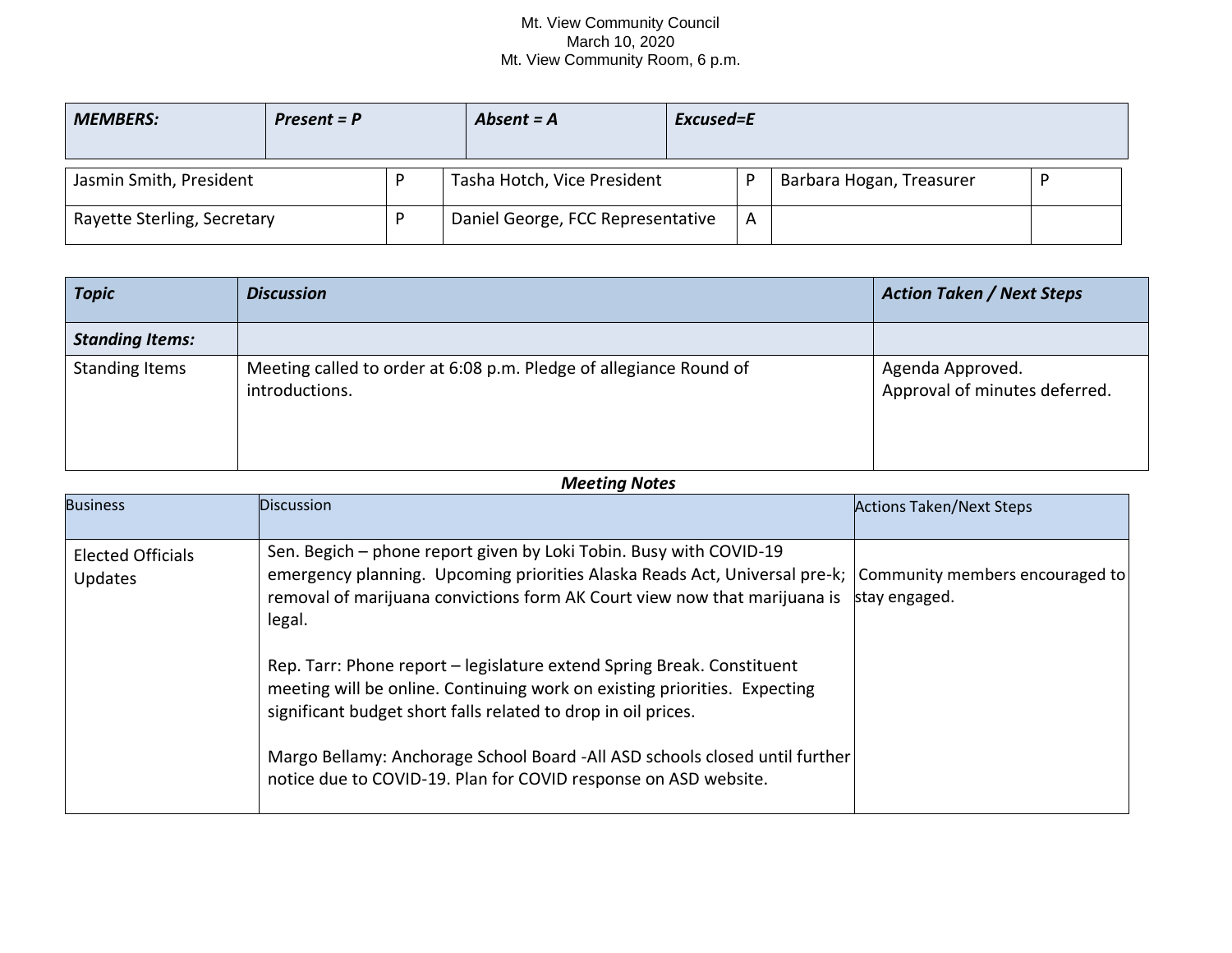## Mt. View Community Council March 10, 2020 Mt. View Community Room, 6 p.m.

| <b>Standing Committee</b><br>Reports | Education - No Report                                                                                                                                                                                  |                                                                                                               |
|--------------------------------------|--------------------------------------------------------------------------------------------------------------------------------------------------------------------------------------------------------|---------------------------------------------------------------------------------------------------------------|
|                                      | FCC - No report                                                                                                                                                                                        |                                                                                                               |
|                                      | Treasurer - No change in funds. No donations received for 4 months.<br>Upcoming \$600 expense for storage for the Neighborhood clean-up. Kirk<br>Rose asked about the budget for the MV cleanup.       | Move to accept Treasurers<br>report approved.                                                                 |
|                                      | Public Safety - APD new officers assigned to Mt. View neighborhood. Officer<br>Marvin Weinrick, and Sergeant D. Burns                                                                                  |                                                                                                               |
|                                      | Resolutions/Presentations ACLT Resolution for rezoning area for Grow North Farm                                                                                                                        | <b>ACLT Resolution Passed</b>                                                                                 |
|                                      | Parks Bond on for Lyons Park improvements is on the Municipal ballot<br>Prop 12 adding an additional assembly representative for District<br>including Downtown, Fairview and Mt. View                 | Encourage everyone to vote                                                                                    |
| Old Business                         | Clean up dates need to be finalized.                                                                                                                                                                   | 2020 Mt. View CIP Priorities                                                                                  |
|                                      | Capital improvements - need to set neighborhood priorities. Pedestrian<br>lights, Clean-up; alley paving; Davis park upgrades. Sidewalk plow and Snow<br>removal suggested as additions.               | listed on MOA website,<br>http://www.muni.org/Department<br>s/budget/Pages/Community-<br>Council-Surveys.aspx |
|                                      | Council Budget - annual review of categories and amounts. Also need to<br>review budget assigned to standing committees, Do we need to revisit the<br>standing committees in recognized in the bylaws? | Vote on priority at next meeting.                                                                             |
|                                      | Value Village fund raiser will collect useable goods coinciding with the<br>neighborhood clean-up.                                                                                                     | Barbara will coordinate date with<br>Value Village.                                                           |
|                                      |                                                                                                                                                                                                        |                                                                                                               |